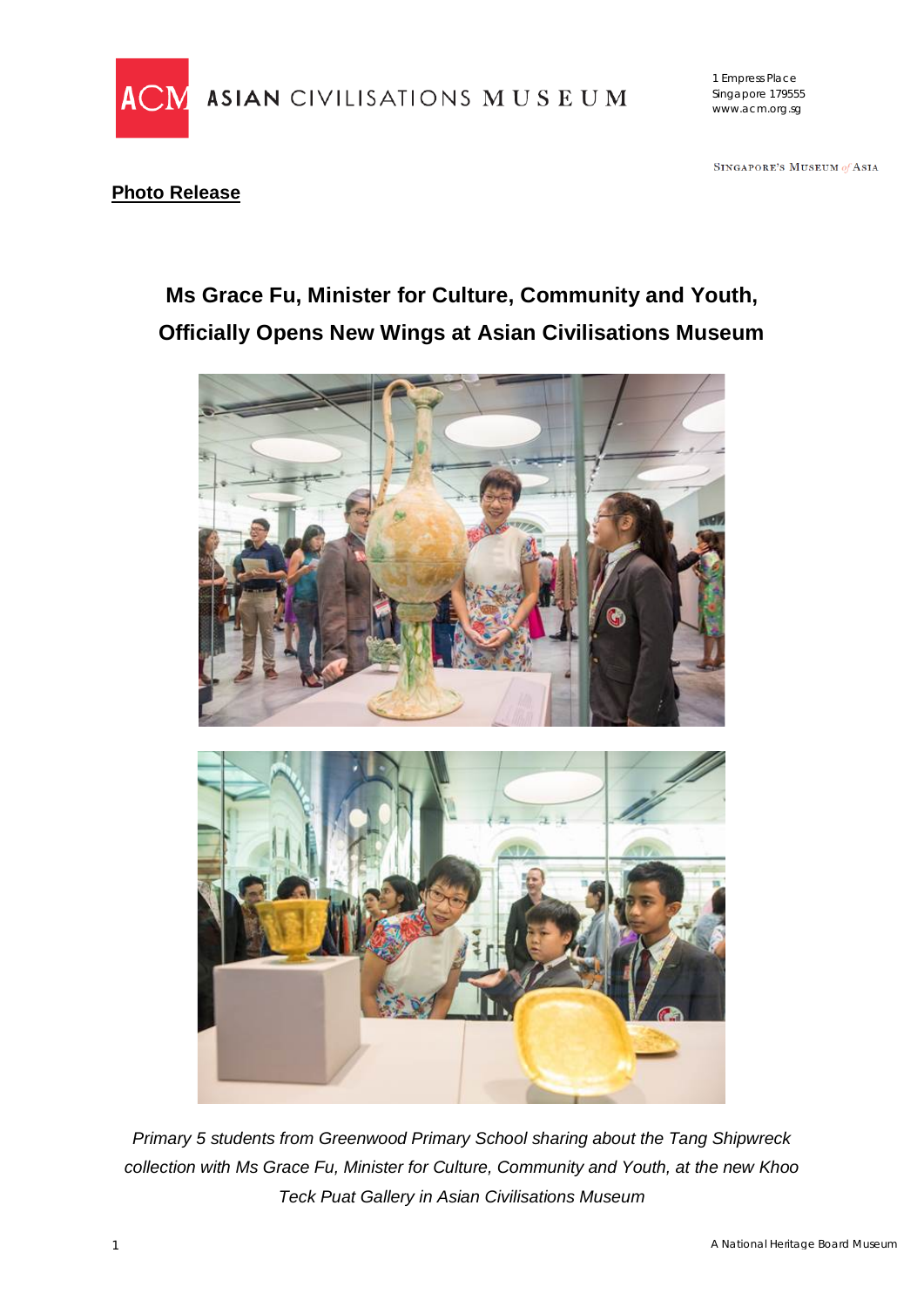

1 Empress Place Singapore 179555 www.acm.org.sg

SINGAPORE'S MUSEUM of ASIA

**14 November 2015, SINGAPORE –** Today marks the completion of the first phase of the Asian Civilisations Museum's comprehensive revamp, with two new officially opened by Minister for Culture, Community and Youth, Ms Grace Fu. The Riverfront Wing, which houses the Khoo Teck Puat Gallery, and the three storey Kwek Hong Png Wing present brand new and re-imagined spaces that illuminate the multifaceted connections and interactions between Asian cultures throughout history.

The museum's comprehensive revamp started in late 2014, and the new architectural parts of it parallel Singapore's own urban landscape – a mixture of the old and the new; the colonial and the contemporary. With the completion of its first phase, visitors can experience two new elegant wings, a stunning riverfront entrance, refreshed public spaces, and new dining options.

The revamp also begins a fresh take on the museum's content by showing the richness and diversity of cultures in Singapore and Asia, and the region's connections with the world through these cultures. The museum's objects and permanent galleries are now being organised by themes, rather than geographical regions, to reflect the interconnectedness of cultures, demonstrating through the display of many cross-cultural works of art, how places and the people in them have never been static, and are constantly evolving.

#### **- END -**

#### **About the Asian Civilisations Museum**

The Asian Civilisations Museum is the only museum in region devoted to exploring the artistic heritage of Asia, especially the ancestral cultures of Singaporeans. Founded in 1993, and in its present building by the Singapore River since 2003, the museum's collection grew out of the Raffles Museum, founded in the mid-19th century. The ACM spotlights the long historical connections between the cultures of Asia, and between Asia and the world. Objects on display tell stories of the trade and the exchange of ideas that were the result of international commerce, as well as the flow of religions and faith through Asia. Singapore's history as a port city that brought people together from all over the world is used as a means of examining the history of Asia. Special exhibitions bring magnificent objects from around the world to our Singapore audience. Programmes like the annual River Nights encourage